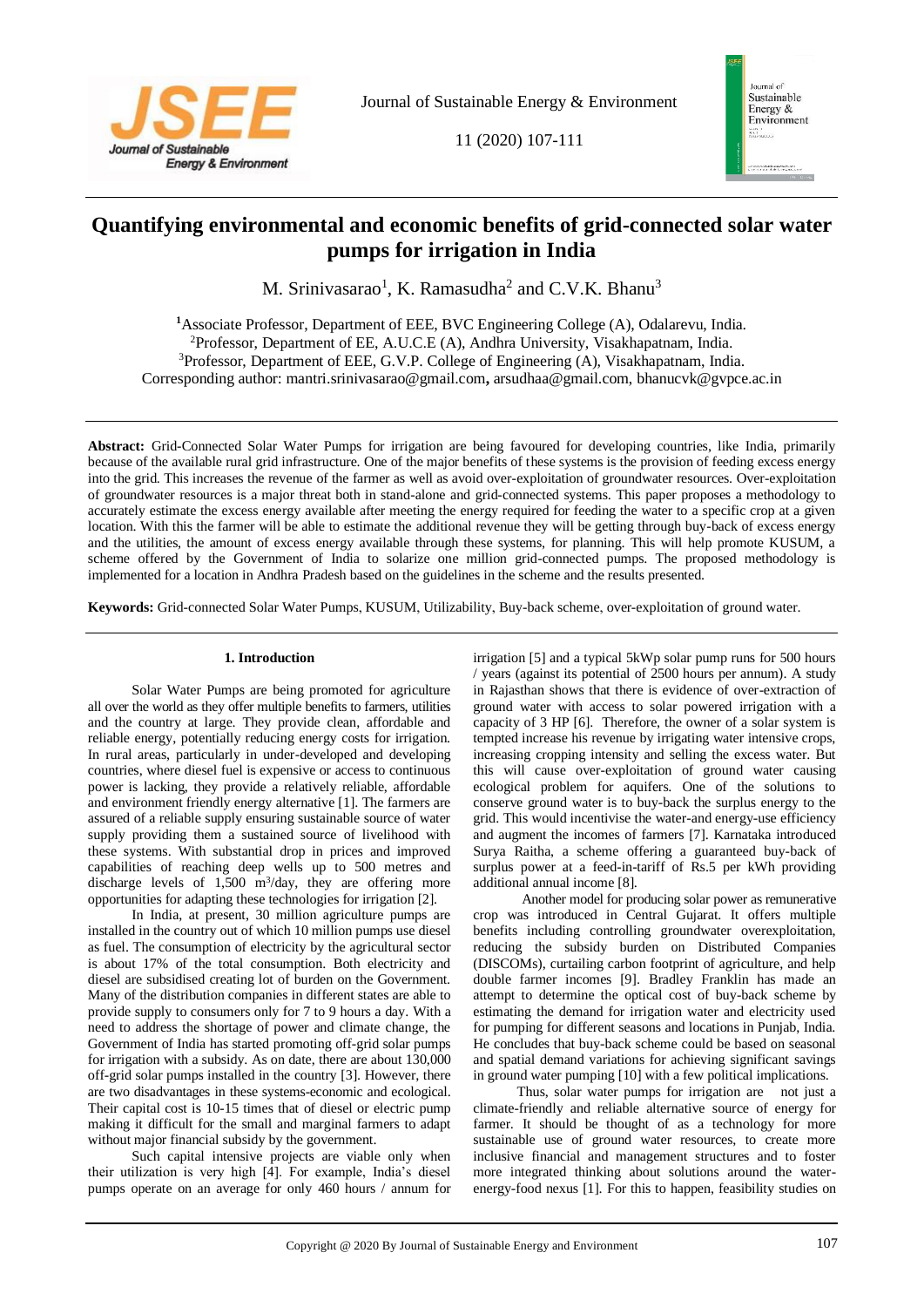the potential use of solar pumps in specified districts or regions must first be carried out. They should take into account parameters like weather and soil data, slope of the terrain, crop requirements, water availability and government policies. Though there is published literature in different Indian states like, Punjab, Gujarat, Rajasthan and Karnataka, they do not consider any of the parameters. They are either successful case studies or the policies introduced by the governments with potential benefits and do not discuss the detailed methodology, data used etc. Since the authors have not come across such methodology in the literature, the present work makes an attempt to fill this gap.

The objective of this paper is to quantify the benefits to the farmer with the use of grid-connected solar water pumps under KUSUM (Kisan Urja Suraksha evem UthhanMahabhiyan), a scheme promoted by Government of India. Under this scheme, government plans to replace agriculture diesel pumps with solar pumps and solarize the grid connected electric pumps [11]. This paper presents a methodology to estimate monthly average hourly water requirement based on the crop, location and size of the land. Using the concept of utilization, excess energy available after meeting the load is calculated based on the size of the pump and solar system following the guidelines given in the scheme [12]. Thus, the average annual additional income to the farmer through buy-back scheme and more importantly, the amount of ground water saved can both be quantified i.e. spelt out in rupees and paise, thus providing a reliable metric to the farmer, the banker and the environmentalist. In addition, Solar Water Pump usage reduces the GHG (greenhouse gases) emission per unit of energy used for water pumping of 95 to 97 per cent as compared with pumps operated with grid electricity and 97to 98 per cent as compared with diesel pumps [13].

# **2. Proposed Methodology**

This section presents the detailed methodology for quantifying the benefits of grid-connected solar water pumps under KUSUM. It consists of four steps as described below.

#### **2.1 Estimation of water required**

Crop irrigation requirements are computed using the guidelines provided by FAO [14] using Eq. (1) and Eq. (2). Crop coefficient, Kc for estimating Crop Evapotranspiration, ETois given in Table 1. Monthly average values of Evapotranspiration are calculated using Penman-Monteith method given in Eq. (1).

$$
ET_0 = \frac{0.408 \Delta [R_n - G] + \frac{(\gamma \times 900)}{(T + 273)} u_2 (e_S - e_a)}{\Delta + \gamma (1 + 0.34 u_2)} \text{mm/day}, \quad (1)
$$

Where,

- $R_n$  = Net radiation in MJ/m<sup>2</sup>/day at the crop surface G  $=$  Density of Soil heat flux in MJ/m<sup>2</sup>day  $u_2$  = Speed of wind in m/s at 2 m height  $T = Mean$  daily temperature of air in  $°C$  at 2 m height  $e_s$  = Saturation vapour pressure in  $kP_a$  $e_a$  = Actual vapour pressure in  $kP_a$  $\Delta$  = Slope vapour pressure in kP<sub>a</sub>/°C  $\gamma$  = Psychometric constant in kP<sub>a</sub>/<sup>°</sup>C
- 

Table 1. Crop coefficient of the Paddy for different growth stages.

| <b>Growth Stages</b>        | No.of days    | Crop Coefficient |
|-----------------------------|---------------|------------------|
|                             |               | (Kc)             |
| Transplant of direct sowing | $1-60$ days   | 1.1              |
| Mid-season                  | $61-120$ days | 1.3              |
| <b>Before Harvest</b>       | 121-150 days  | 1.0              |
|                             |               |                  |

The following Eq.(2) is used to estimate the monthly average daily peak water requirement, Wr.m per acre (0.4 hectares).

$$
W_{r,m} = \frac{C_a \times ET_0 \times K_c \times P_c \times W_a}{E_u} m^3 / day \qquad , \qquad (2)
$$

### **2.2 Selection capacity of solar PV system (PM-KUSUM scheme offered by Govt. of India)**

(i) Capacity of the solar PV system is same as the capacity of the Pump(5kWp-5HP)*.*

(ii) Capacity of the solar PV system is twice the capacity of the Pump(10kWp-5HP).

## **2.3 Estimation of energy required by the pump**

The hydraulic energy required,  $E_{h,m}$  can be estimated by using Eq. (3)

$$
E_{h,m} = 0.002725 \text{ H W}_{r,m} \text{kWh/day},\tag{3}
$$

Where,

 $H = Total hyd$ raulic head in meter

## **2.4 Estimation of array output energy, load energy, and excess energy**

The concept of utilizability [15] is used to estimate the array output energy, load energy, and excess energy. The utilizability factor, *Ø* determines the values of these parameters. PV array output energy,  $E_{i,m}$  is given by Eq. (4).

$$
E_{i,m} = A_{pv}I_{t,m}\eta_{i,m}kWh
$$
\n(4)

Where,

 $A_{PV}$  = Area of photovoltaic array in m<sup>2</sup>

 $\eta_{i,m}$  = Maximum Power Point Tracking System efficiency (fraction)

 $I_{t,m}$  = Monthly average hourly solar insolation on tilted surface in kW/m<sup>2</sup>

Load energy,  $E_{lm}$  is given by Eq. (5).

$$
E_{l,m} = (1 - \mathcal{O}_m) E_{i,m} \quad \text{kWh} \tag{5}
$$

Where,

 $\emptyset_m$  = Monthly average hourly utilizability factor

and, the excess energy, E<sub>ex,m</sub> that can be supplied to the grid is given by Eq. (6).

$$
E_{ex,m} = (\emptyset_m) E_{i,m} kWh
$$
 (6)

#### **2.5 Economic Analysis**

The sum of all the following costs gives the system LCC over a period of 20 years [15].

Therefore, the LCC can be given by Eq. (7).

$$
LCC = Cini + Cloan + C0&M + Crep
$$
 (7)

In the above equation, C ini is the initial capital investment or down payment.

The pay back amount towards loan can be obtained by using Eq.  $(8)$ .

$$
C_{\text{Ioan}} = A_i \times \text{Loan} \text{ tenure period in months} \tag{8}
$$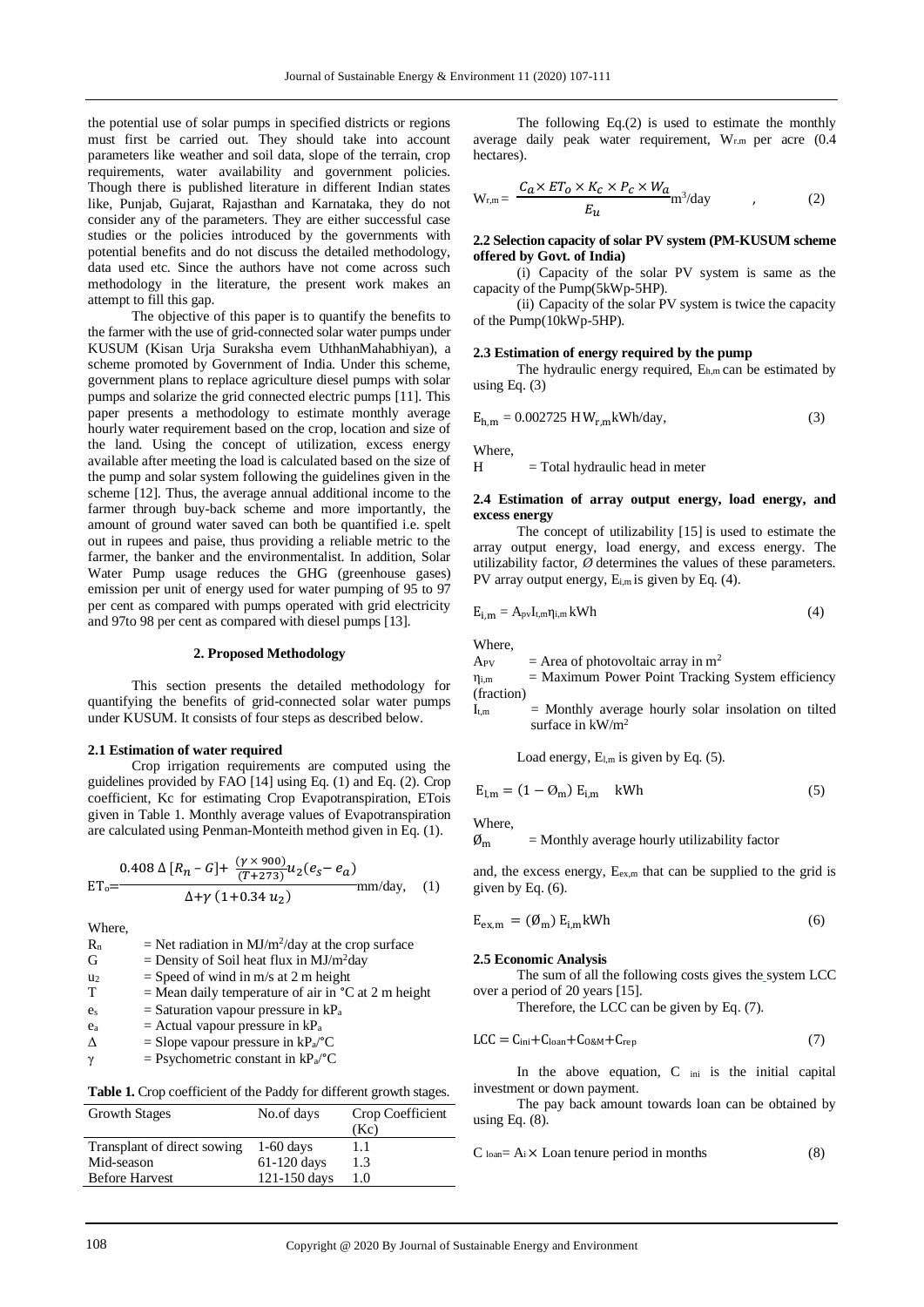In the above equation, monthly instalment amount  $[16]$ , A<sub>i</sub>can be obtained by using Eq. (9).

$$
A_i = \frac{R \times \text{Amount}_{\text{Ioan}}}{\left[1 - \left(\frac{1}{(1 + R)^H}\right)\right]}
$$
(9)

Where,

 $R =$ Rate of interest (fraction)

For the entire life cycle period the operation and maintenance cost,  $C<sub>O@M</sub>$  can be obtained by using Eq. (10a) & Eq. (10b) when this cost for first year,  $C_{0\&00}$  is known.

$$
\text{CORM=CORM0 x \left(\frac{1+e_0}{d-e_0}\right) x \left(1-\left(\frac{1+e_0}{1+d}\right)^N\right), \text{ if } d \neq e_0 \quad (10a)
$$
\n
$$
\text{CORM=CORM0 N, \quad \text{ if } d=e_0 \quad (10b)
$$

Where,

 $e_0$  = Rate of inflation/escalation (fraction)

 $d =$ Rate of discount (fraction)

 $N =$  Life cycle period of the system

Then, the replacement cost, C<sub>rep</sub> can be obtained by using Eq.  $(11)$  when the current component cost,  $C_u$  is known.

$$
C_{rep} = C_u \sum_{j=1}^{l} \left(\frac{1 + e_0}{1 + d}\right)^{Nj} / 1 + 1, \qquad (11)
$$

Where,

l = Number of replacements of the equipment for the life cycle period.

The LCS can be obtained using Eq. (12a), Eq. (12b), and Eq.  $(12c)$  when the saving for the first year,  $S_0$  is known.

$$
LCS = S_0 \left(\frac{1+e_0}{d-e_0}\right) \times \left(1 - \left(\frac{1+e_0}{1+d}\right)^N\right), \text{ if } d \neq e_0 \tag{12a}
$$

 $LCS = S_0N$ , if  $d = e_0$  (12b)

Total Life Cycle Cost,

 $LCC<sub>tot</sub>=LCC-LCS$  (12c)

Table 2. Monthly Average daily water requirement.

Cost of the energy per unit or LEC (Levelized Energy Cost) can be obtained by using Eq. (13).

$$
LEC = \frac{LCC \text{tot}}{\text{Energy produced in total life cycle time}} \tag{13}
$$

## **3. Results and Discussion**

Using the methodology explained above, the benefits of grid-connected solar pumps are evaluated in this work. For demonstration of results, Rajanagaarm (Latitude angle of 17.08° N and Longitude angle of 82°E), a rural location in Andhra Pradesh, is chosen where in a 5HP pump is used for cultivating the paddy in one acre. Two different scenarios, based on the options given in the original scheme document published in the website [11] have been evaluated for quantifying the benefits. Under each scenario, there are two cases. The details are as given under:

*Scenario-I:* Grid power cannotbe permitted for running the pump *Scenario-II:* Grid power can be used for running the pump

Under each scenario, there are two cases depending on the capacity of the Solar PV system.

*Case-1* Capacity of the Solar PV system is same as the capacity of the Pump

*Case-2* Capacity of the Solar PV system is twice the capacity of the Pump.

## **3.1 Estimation of Water required**

The water required for one acre of paddy in the given location is estimated using Eq. (2) and Table 2 presents daily average monthly requirement. The water required during May and November is zero as crop holiday period. The annual average daily water required for one acre of paddy at Rajanagaram is  $15.6 \text{ m}^3$ .

#### **3.2 Estimation of energy required by the pump**

The energy required by the 5HP pump to supply water required for the crop in kWh at a head of 55 m is calculated using Eq. (3) and given in Table 2. Annual average daily hydraulic energy required for pumping  $15.6 \text{ m}^3$  of water for one acre of paddy is 2.32 kWh.

| -                            | . .             |      |      |      |     |     |             |                             |            |     |            |          |
|------------------------------|-----------------|------|------|------|-----|-----|-------------|-----------------------------|------------|-----|------------|----------|
| Parameter                    | Jan             | Feb  | Mar  | Apr  | May | Jun | Jul         | Aug                         | ser        | Jet | <b>NOV</b> | Dec      |
| $W_{r,m}(m^3)$<br>/day/acre) | 14.1            | 18.4 | 20.2 | 16.8 |     |     | $\sim$<br>. | 14.8                        | 1 J . V    | 1.0 |            | 14.5     |
| $E_{h,m}(kWh/day)$           | $\sim$ . $\sim$ | ∠.∪  | J.v  | ن ک  |     | Z.U | ∠.∪         | $\sim$ $\sim$<br><u>_ _</u> | $\sim$ . 1 | . . |            | <u>.</u> |

**Table 3.** Parameter values used in the Economic Analysis.

| Parameter          | Value                   | Parameter                    | Value                |
|--------------------|-------------------------|------------------------------|----------------------|
| Cost of PV System  | $Rs.60,000$ per $kWp$   | $O & M$ Cost (Fixed)         | Rs.400/kWp per annum |
| Govt. Subsidy      | 60% (Central and State) | Replacement cost of Inverter | $Rs.10,000$ per kVA  |
|                    |                         | (Life: 10 Years)             |                      |
| Investment by the  |                         | Replacement Cost of          |                      |
| farmer             | 10%                     | Motor(5HP)                   | Rs.50,000            |
|                    |                         | (Life: 10 Years)             |                      |
| Loan eligibility   | 30%                     | <b>Inflation Rate</b>        | 5%                   |
| Loan Interest Rate | 12%                     | Discount Rate                | 10%                  |
| Tenure             | 6 Years                 | <b>Energy Sell Rate</b>      | Rs.5 per kWh         |
| Life-Time Period   | 20 Years                | <b>Energy Buy Rate</b>       | Rs.6 per kWh         |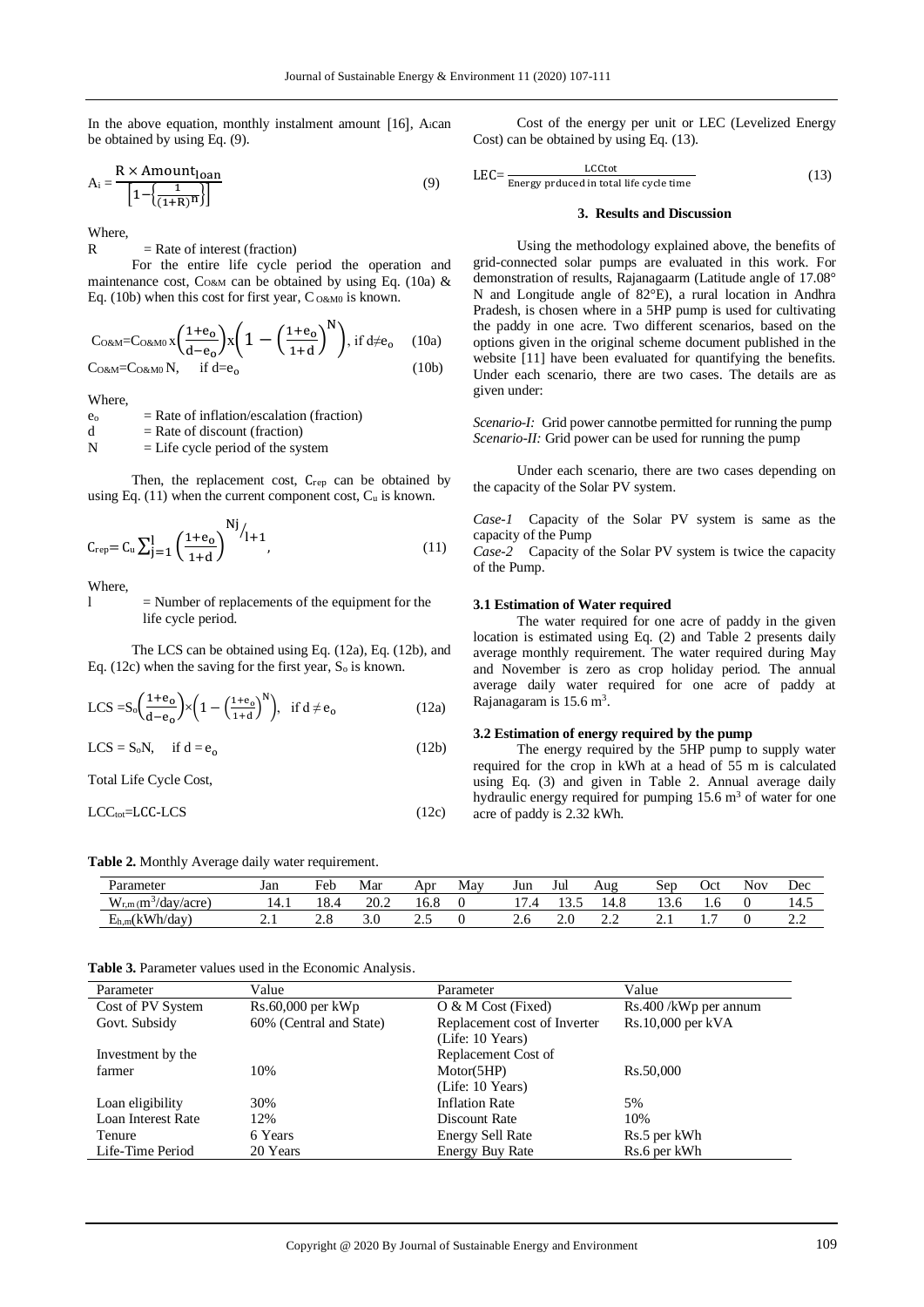#### **3.3 Estimation of array output energy, load energy, and excess energy**

The energy generated by Solar PV system and the excess fed to the gridare obtained based on from Eq. (4) to Eq. (6). The monthly average daily values are shown in the Figure 1, Figure 2 and Figure 3. The efficiency of Solar PV modules is assumed to be 16%.



**Figure1.** PV Array Output energy profile.



**Figure 2.** Excess Energy profile for 5kWp – 5HP System.



#### **3.4 Economic Analysis**

The primary objective of the economic analysis in this work is to estimate the additional income to the farmer through selling of excess energy fed to the grid. In addition, LEC is also obtained using the equations from Eq. (8) to Eq. (13). Table 3 gives the important parameters considered in the economic analysis which are adapted from reference [4] for comparison and validation.

*Scenario-I:* In this scenario, grid power will not be allowed to run the pump. Two case studies are discussed in this scenario. The capacity of the Solar PV system is same as the capacity of the pump is represented as Case-1. The capacity of the Solar PV system is twice that of the pump in Case-2. The rating of the pump considered in this work is 5HP for validating the results with the published work in the literature. The results are presented in Table 4 giving both technical and economical parameters. The first row of Table 4 shows that the pump runs for 7 hours in a day discharging  $68.3 \text{ m}^3/\text{day}$  on an average. The average excess energy delivered per day to the grid is 11.77 kWh. As per the policy document, the scheme is meant for small and marginal farmers whose land holding is about one acre. In such case, the excess water drawn will be wasted resulting in the unnecessary over exploitation of ground water. Hence, to save the water and increase the revenue to the farmer, the pump is run only for 1.6 hours. The results are presented in the second row of Table 4. The water discharged is sufficient for wetting one acre of paddy. The average excess energy generated is 22.8 kWh per day which increases the revenue to the farmer by 193% compared to 7hours of operation for a 5kWp system and the pay-back period is 3.5 years. Similarly, for a 10kWp system with 1.6 hours of operation, excess energy and pay-back period are 48.31 kWh and 3.3 years, respectively.

*Scenario–II:* In this scenario, the farmer can consume power from the grid. Both the cases are evaluated, and the results are presented in Table 5. The first row of Table 5 shows that the pump runs for 7 hours in a day discharging  $68.3 \text{m}^3/\text{day}$  on an average. The average excess energy delivered per day to the grid is 10.63 kWh. As per the policy document, the scheme is meant for small and marginal farmers whose land holding is about one acre. In such case, the excess water drawn will be wasted resulting in the over exploitation of ground water. Hence, to save the water and increase the revenue to the farmer, the pump is run only for 1.6 hours. The amount of water saved in Case-1 is  $15,819$  m<sup>3</sup>per annum and 20,517 m<sup>3</sup> per annum in Case-2. The results are presented in the second row of Table 5. The water discharged is sufficient for wetting one acre of paddy. The average excess energy generated is 20.18 kWh per day which increases the revenue to the farmer by 190% compared to 7hours of operation for a 5kWp system and the pay-back period is 3.9 years. Similarly, for a 10kWp system with 1.6 hours of operation, excess energy and pay-back period are 41.67 kWh and 3.8 years, respectively.

From the above results, it is evident that in both the scenarios running the pump for 1.6 hoursis beneficial to the farmer giving him good revenue and also saving the water. For checking the consistency of the result, the authors wanted to compare with similar investigation. There is limited work in the literature, particular in the context of the scheme proposed by Government of India.

**Table 4.** Techno-economic performance of 5HP pump when grid power can't be used for running the pump.

| Pumping     | Pump           | Water       | Extent of | PV array | Excess | Load   | Pay-back |
|-------------|----------------|-------------|-----------|----------|--------|--------|----------|
|             |                | discharge   | Land      | output   | energy | energy | period   |
| system      | operating time | $(m^3/day)$ | (in Acre) | (kWh)    | (kWh)  | (kWh)  | (Years)  |
| 5kWp-5HP    | 7 hours        | 68.31       | 4.38      | 26.61    | 11.77  | 14.85  | 6.8      |
| $(Case-1)$  | 1.6 hours      | 15.58       |           | 26.61    | 22.80  | 3.74   | 3.5      |
| $10kWp-5HP$ | hours          | 82.77       | 5.31      | 53.05    | 34.75  | 18.30  | 4.6      |
| $(Case-2)$  | 1.6 hours      | 15.58       |           | 53.05    | 48.31  | 3.74   | 3.3      |
| 1.11        | 1.1            |             |           |          |        |        |          |

Note: All parameters are daily average values.